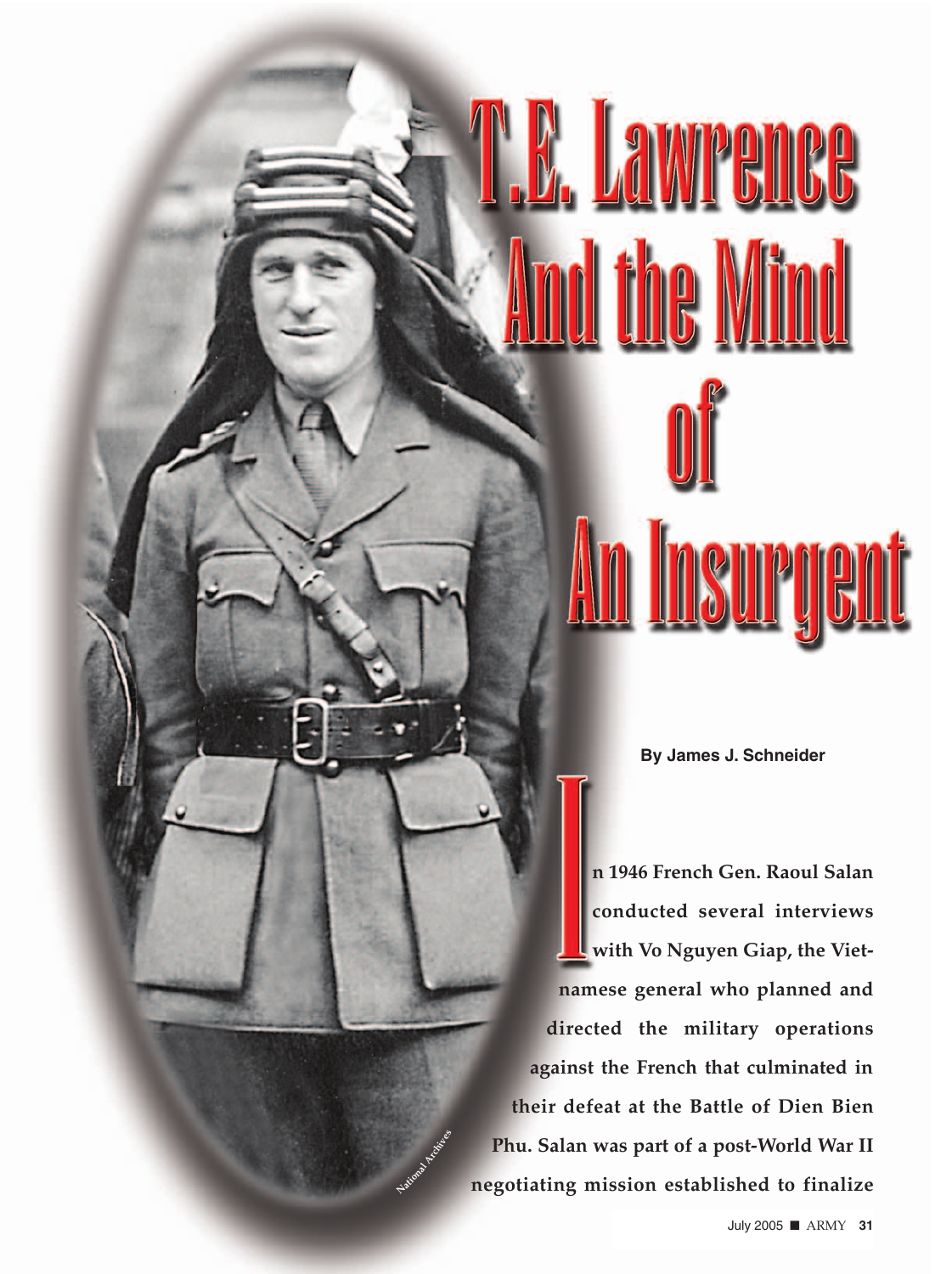the return of French authority to Vietnam. Later he would command the French Expeditionary Corps in Vietnam from May 20, 1951, until May 1953, conducting the last successful military action against Ho Chi Minh. In an action designated Operation Lorraine, Salan's forces swept through the Red River Valley and the jungles of North Vietnam on October 11, 1952. The following year he turned over his command to Gen. Henri-Eugene Navarre, the ill-fated commander at Dien Bien Phu. During the 1946 interviews, Salan was struck by the influence of one man upon the thinking of Giap; that man was Thomas Edward Lawrence. Giap told Salan: "My fighting gospel is T. E. Lawrence's *Seven Pillars of Wisdom*. I am never without it."

The essence of Lawrence's theory of guerrilla war-<br>fare that Giap refers to can be found in two<br>places. The first and most accessible is in any of<br>the many editions of *Seven Pillars of Wisdom*, espe-<br>cially chapter 33. Th he essence of Lawrence's theory of guerrilla warfare that Giap refers to can be found in two places. The first and most accessible is in any of the many editions of *Seven Pillars of Wisdom*, especially chapter 33. The second place is in an article entitled "The Evolution of a Revolt," published in The two pieces are based on Lawrence's practical, hardheaded assessment of the situation then confronting the Arab forces in the Hejaz region of the Saudi desert during March 1917. Up until this time Lawrence had spent more than a year fighting beside the Arab Bedouin against the Turk. From this experience he derived two theorems of guerrilla warfare that form a theoretical foundation and point of departure for the rest of his insights related to conducting an insurgency. Lawrence asserted first that irregular troops are unable to defend a position against conventional forces; and, similarly, irregular troops are incapable of effectively attacking a heavily defended position. If these theorems were correct, Lawrence wondered, then of what value were his irregular forces in the first place? This became the basic question that he first sought to unravel.

Turning inward, Lawrence understood that like any other officer schooled in Western military thinking and traditions, his attitude toward war was dominated by the dogma of annihilation: an obsession that "the ethic of modern war is to seek the enemy's army, his center of power, and destroy it in battle." Yet it occurred to Lawrence that while no battle of annihilation had taken place, the Arabs were still winning the war: "As I thought about it, it dawned on me that we had won the Hejaz war. We were in occupation of 99 percent of the Hejaz. The



Turks were welcome to the other fraction. ... They were harmless sitting [at Medina]; if we took them prisoner, they would cost us food and guards in Egypt. ... On all counts they were best where they were, and they valued Medina and wanted to keep it. Let them!"

Lawrence wondered, then, if there were not other wars, different in kind from the war of annihilation that French generals like Ferdinand Foch and other contemporaries advocated and wrote of so enthusiastically. He concluded, following a recollection of his study of Clausewitz, that there was indeed more than one kind of war, that the determining factor was the aim for which the war was being fought in the first place.

It was simply not within the compass of Arab interests, nor even within their capability, to annihilate the Turks. Rather, the Arab aim was geographic: to occupy as much

*JAMES J. SCHNEIDER, Ph.D., is a professor of military theory at the School of Advanced Military Studies, U.S. Command and Gen. Staff College, Fort Leavenworth, Kan.*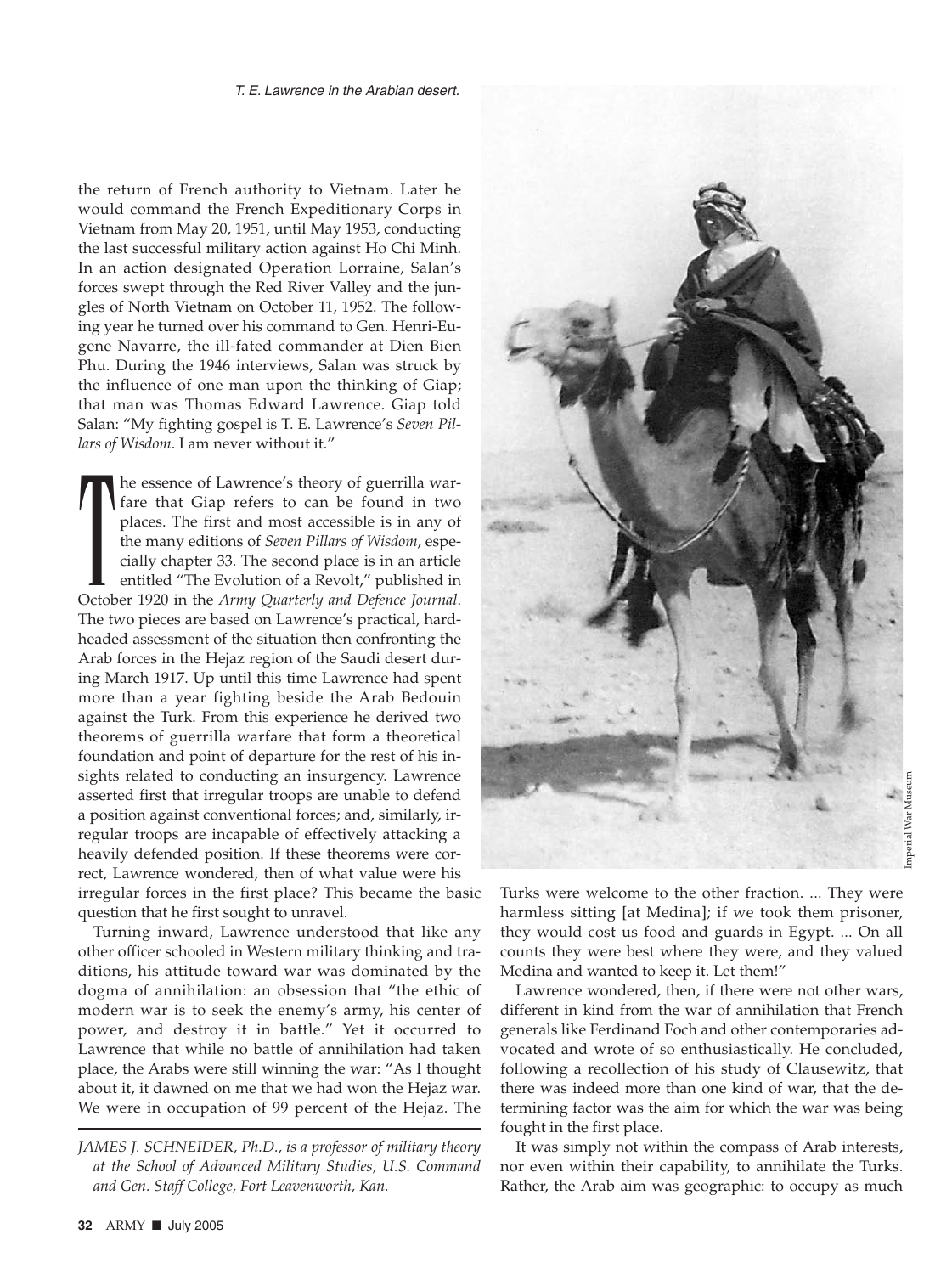## Lawrence's Six Fundamental Principles Of Insurgency

- First, a successful guerrilla movement must have an unassailable base.
- Second, the guerrilla must have a technologically sophisticated enemy.
- Third, the enemy must be sufficiently weak in numbers so as to be unable to occupy the disputed territory in depth with a system of interlocking fortified posts.
- Fourth, the guerrilla must have at least the passive support of the populace, if not its full involvement.
- Fifth, the irregular force must have the fundamental qualities of speed, endurance, presence and logistical independence.
- Sixth, the irregular must be sufficiently advanced in weaponry to strike at the enemy's logistics and signals vulnerabilities.

of the Arabic Middle East as possible.

Now if the aim of the Arab was one of geographic interest rather than the destruction of the enemy's forces, it put the role of the irregular in an entirely new light. Given the validity of the two theorems, what role did the Arab insurgent have in a war of occupation?

In order to address the latter question, Lawrence developed a simple conceptual framework. A conceptual framework is nothing more than a kind of mental pegboard to hang concepts or ideas in relation to each other, yet with sufficient structure to think of the ideas altogether as a coherent whole. Lawrence's pegboard consisted of three concepts or categories of analysis. Lawrence termed these three conceptual hooks the algebraical, the biological and the psychological.

By algebraical Lawrence meant those factors that are fixed in space and time and subject to calculation. Thus he began to calculate the size of the area that the Arabs would have to conquer and how many Turks it would take to defend it. Lawrence determined that it would require at least 600,000 troops to defend this territory adequately. The Turks had but 100,000 men and most of these were concentrated in and around Medina. Lawrence further recognized that the Turks, with their mental baggage filled with ideas about battles of annihilation, would approach the rebellion from the perspective of absolute war. But this would be a mistake because making war "upon rebellion is messy and slow, like eating soup with a knife."

The biological was the second element in Lawrence's framework. Later he uses the term "bionomics" to capture the idea of the wear and tear and friction within a military system. Lawrence concluded that rather than destroy the Turkish army, the Arab needed merely to wear it down.

Exhaustion, not destruction, would bring this about. It would be accomplished through direct attacks on the enemy's materiel: "The death of a Turkish bridge or rail, machine or gun, or high explosive was more profitable to us than the death of a Turk." Thus, the weakness of the irregular—his inability to stand toe to toe with the regular in battle—could be rendered irrelevant provided the Arab went against the enemy's readily accessible materiel. But the key to such a strategy was the possession of nearly perfect intelligence. Lawrence, himself an intelligence officer, noted that knowledge of the enemy had to be "faultless, leaving no room for chance. We took more pains in this service than any other staff I saw."

The final factor of analysis was the psychological. Lawrence understood that in an insurgency, the real battle lay within the minds of the opponents. To be successful the Arabs had "to arrange their [own] minds in order of battle, just as carefully and as formally as other officers arrayed their bodies." This also meant that moral support among the populace had to be mobilized for the rebellion.

In light of his analysis Lawrence developed a basic plan that he adhered to until virtually the end of the war. Its foundation rested upon a realistic assessment of the Arab irregular and his Turkish opponent. The object was to impose upon the Turks the burden of a long, protracted defense that would eventually exhaust them. The means of accomplishing this object was through the employment of small, highly mobile raiding units.

It all the ratio of troops to space would determine the ultimate character of the war. In practical terms this profound insight meant that "by having [for example] five times the mobility of the Turks we would be on [equal awrence recognized that the ratio of troops to space would determine the ultimate character of the war. In practical terms this profound insight meant that "by having [for example] five times the mobility of the Turks we would be on [equal] terms with them with one-fifth their numbers." Thus, Lawrence came inwarfare.

For Lawrence the camel was indeed a ship of the desert. The camel gave the desert guerrilla an incredible range of operations. In fact, the camel gave Lawrence and his Arab forces operational mobility. With the camel, troops were able to carry a ration lasting six weeks. Even under the hottest conditions, camels could travel three days without water. According to Lawrence this meant that the camels could cover nearly 250 miles between watering at an incredible sustained march rate of nearly 3.5 miles an hour. It also meant that the Arab irregular had the operational range of more than a thousand miles, sufficient to cast a threatening net over the entire Arabian Peninsula—and beyond. Even Lawrence had ridden 1,500 miles in a month without resupply.

Having rejected the necessity to defeat the Turk through decisive battle, Lawrence was able to dispense with the need for maintaining dense, vulnerable field formations that characterized the force structure of conventional armies. The primary maneuver formation that Lawrence exclusively employed was the raiding party, whereas the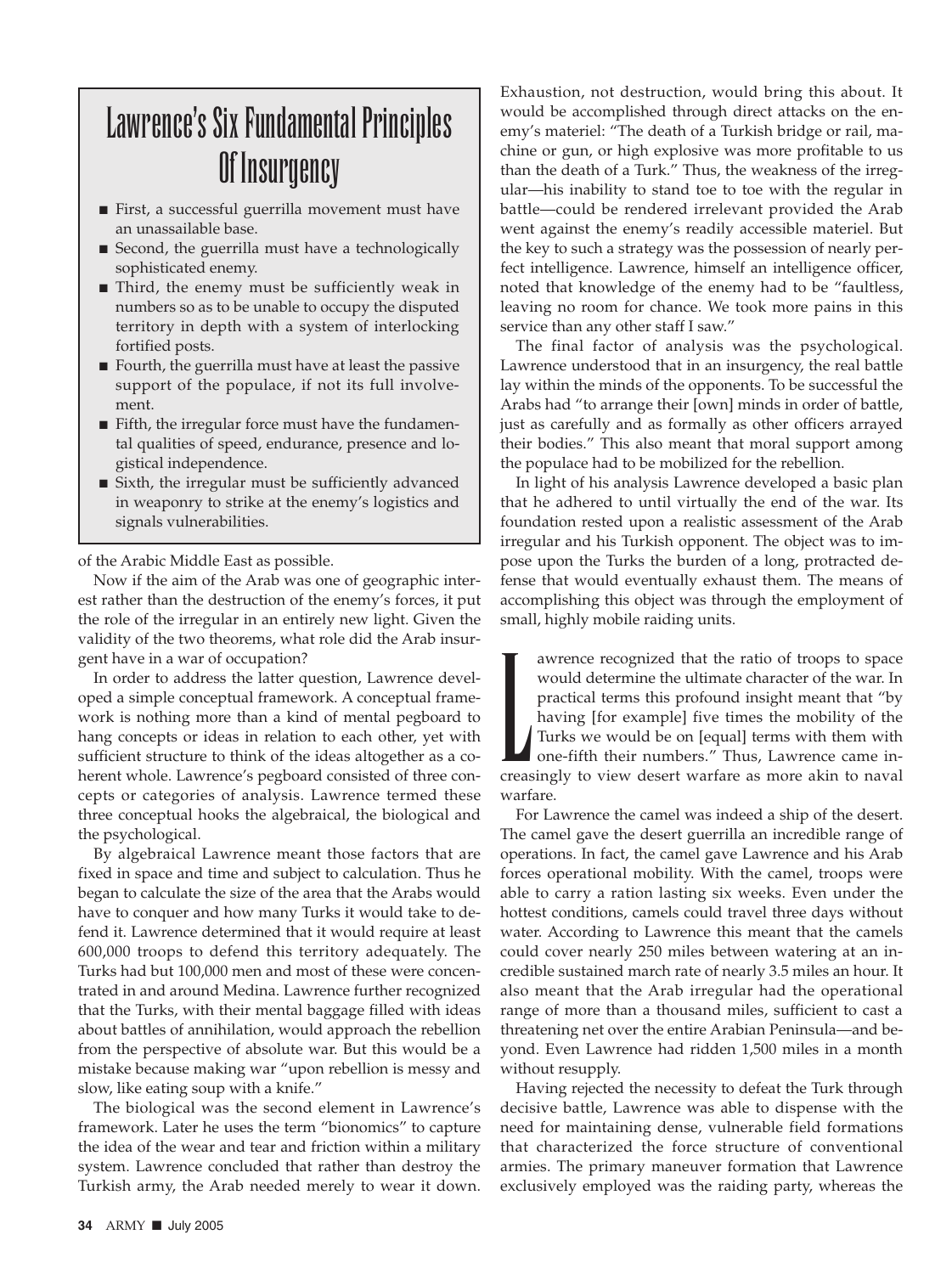Turk used the division. Lawrence's aim was to achieve "maximum articulation" of the Arab forces. If his strategic purpose was to expand into the vacant reaches of the Arabian Peninsula, then it only made sense that Lawrence employ clouds of raiders to occupy that vast territory. This approach, however, exploited the innate independence of the Arab irregular, and no one understood this better than Lawrence.

The Arab guerrilla, mounted on his camel, was an independent force unto himself. Lawrence wrote: "The Arab was simple and *individual*. Every enrolled man served in the line of battle and was self-contained. We had no lines of communications or labour troops. The efficiency of each man



Lawrence showed his regard for the Arabs by wearing their dress.

was his personal efficiency. We thought that in our condition of warfare the sum yielded by single men would be at least equal to the product of the compound system. ... In irregular warfare if two men are together one is being wasted."

Frame the foregoing analysis Lawrence distilled six fundamental principles of insurgency that even today have remarkable relevance. First, a successful guerrilla movement must have an unassailable base—a base secure not on rom the foregoing analysis Lawrence distilled six fundamental principles of insurgency that even today have remarkable relevance. First, a successful guerrilla movement must have an unassailable base—a base secure not only from direct physical assault, but from attack in other forms as well, including psychoically sophisticated enemy. The greater this sophistication, the greater this alien force would rely on forms of communications and logistics that must necessarily present vulnerabilities to the irregular. Third, the enemy must be sufficiently weak in numbers so as to be unable to occupy the disputed territory in depth with a system of interlocking fortified posts. Fourth, the guerrilla must have at least the passive support of the populace, if not its full involvement. By Lawrence's calculation, "Rebellions can be made by 2 percent active in striking force and 98 percent passively sympathetic." Fifth, the irregular force must have the fundamental qualities of speed, endurance, presence and logistical independence. Sixth, the irregular must be sufficiently advanced in weaponry to strike at the enemy's logistics and signals vulnerabilities.

In summarizing the practical relevance of his own theory, Lawrence provided the following bottom line: "Granted mobility, security (in the form of denying targets to the enemy), time, and doctrine (the idea to convert every subject to friendliness), victory will rest with the insurgents, for the algebraical factors are in the end decisive, and against them perfections of means and spirit struggle quite in vain."

From the foregoing we can derive several characteristics

of insurgent or guerrilla warfare that have relevance for today. First, for the insurgent, warfare is always offensive, never defensive; always protracted, never swift. Second, the news media, especially the electronic mode, is a weapon of the insurgent; it is his to manipulate, and if he manipulates it, he owns it. Third, guerrillas are always organized into the smallest possible—and most lethal—structure; this is how they survive in the first place. In current parlance, all are units of action; there are no units of employment. Fourth, and just as Lawrence understood, the ratio of troops-tospace determines the character of military operations. The simple physics of action makes the conventional force a mechanical solid under constant

pressure from the fluid-like insurgent forces. Fifth, because insurgents command precision information regarding the conventional force, insurgent actions become precision strikes. Last, because insurgents have the physical characteristics of a fluid and the cybernetic structure of a hive, they are the most evolved of human networks.

Although insurgent forces confront conventional armies with significant challenges, patience, diligence and sound judgment can defeat the guerrilla. This is already happening in places like Iraq and Afghanistan. To begin with, we must think like an insurgent; our every move, plan, concept and action must be evaluated and judged through insurgent eyes. Second, conventional action must be characterized by speed, shock, freedom of action and endurance. By endurance I mean moral endurance as strength of will and logistical endurance as action conducted independent of continuous supply. Third, we must cast an unblinking eye upon the insurgent through persistent surveillance and precision targeting. Fourth, we must present the insurgent with no obvious pattern, shape or structure. Fifth, we must defeat the insurgent by means of a strategy of inoculation: organizing our conventional forces into small, cellular offensive antibodies that vaccinate the local populace against the insurgent. Sixth, the pathology of insurgency suggests that we isolate the guerrillas physically, cybernetically and psychologically from their base of support and from the media. Finally, in fighting an insurgency, one dollar bill often equals 10 bullets; those that support the insurgent, as well as the insurgent himself, can be bought with any manner of emolument and blandishment.

There is, however, one other aspect of guerrilla warfare that merits special consideration—the role of the insurgent leader. In the end Lawrence's success in the Arabian Desert rested most heavily on his leadership skills and abilities. Yet this should remind us that leadership is the insurgent's greatest vulnerability; take away the leader and you have rendered the insurgency impotent and ineffective. A brief